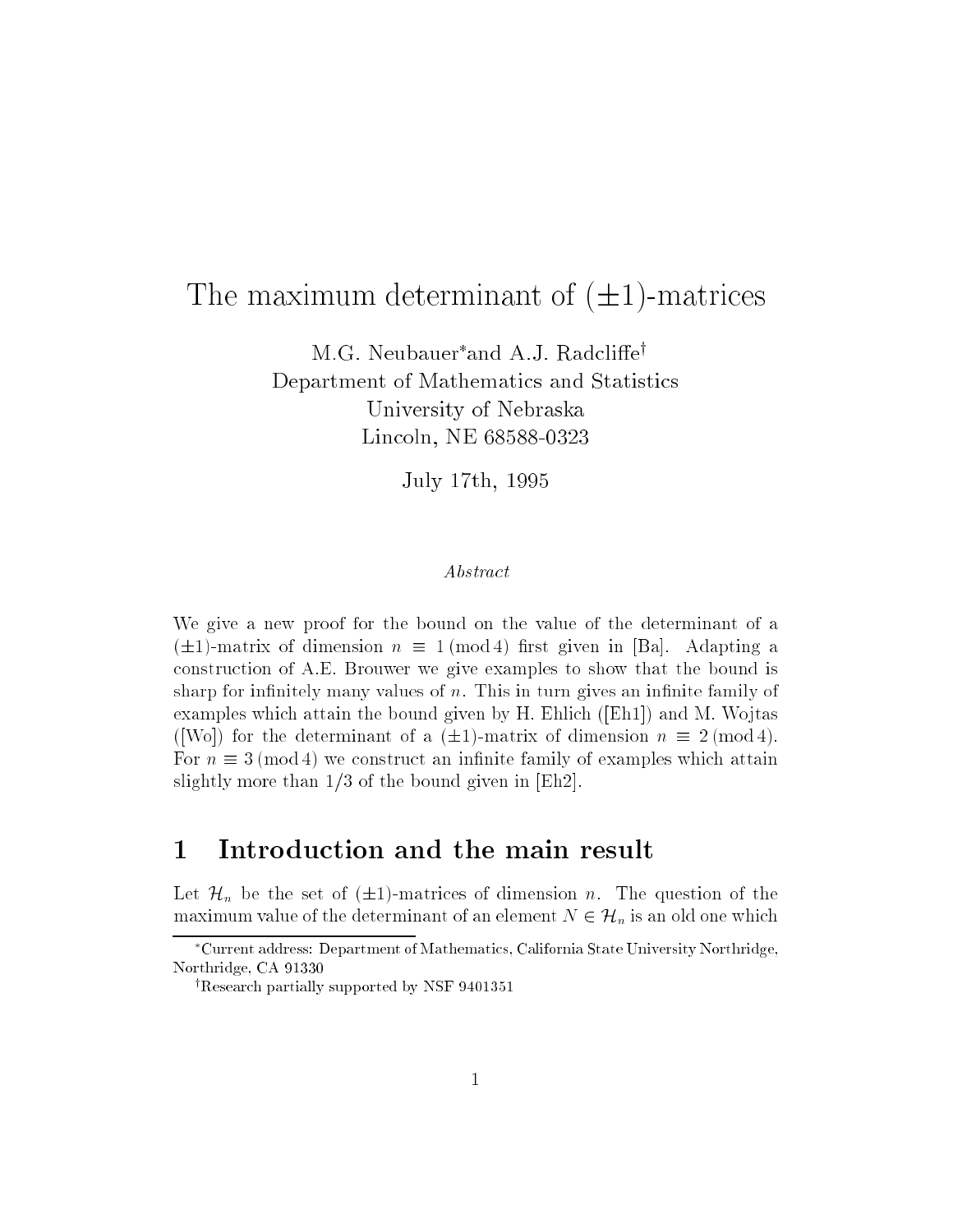goes back to the beginnings of matrix theory. It is a simple consequence of Hadamard's inequality [Hd] that for all  $M \in \mathcal{H}_n$ 

$$
\det M \le \left(\prod_{i=1}^{n} \sum_{j=1}^{n} m_{ij}^{2}\right)^{1/2} \le n^{n/2}.
$$
 (1)

There is a large body of work addressing the question of when (1) is sharp.

**Definition 1.1** Matrices in  $\mathcal{H}_n$  for which equality holds in (1) are called Hadamard matrices.

For an n - n Hadamard matrix to exist it is necessary that n be either 1, 2, or a multiple of 4, and it is conjectured that this condition is also sufficient. According to [AK] the smallest value for which the existence of a Hadamard matrix is in question is  $n = 4 \cdot 107 = 428$ .

Hadamard matrices do exist for many infinite families of values of  $n$ , e.g. Sylvester ([Syl]) proved that Sylvester's matrix,

$$
S = \left(\begin{array}{cc} 1 & 1 \\ 1 & -1 \end{array}\right),
$$

tensored with itself t times, gives a Hadmard matrix of dimension  $2^{\circ}$ . The Paley construction (see e.g. [AK], p. 271-275, or [vLW]) for an odd prime power p gives a Hadamard matrix of size  $p + 1$  if  $p \equiv 3 \pmod{4}$  and size  $2p + 2$  if  $p \equiv 1 \pmod{4}$ , thus providing another infinite family of Hadamard matrices.

For further discussion of Hadamard matrices the reader might consult [Bo] or one of the surveys [Ag] or [SY].

#### 1.1  $(0, 1)$ -Matrices

There is a strong connection between  $\mathcal{H}_n$  and  $\mathcal{Z}_{n-1}$ , the set of  $(0, 1)$ -matrices of dimension  $n-1$ . Specifically, there exists an injection  $\phi$  from  $\mathcal{Z}_{n-1}$  into  $\mathcal{H}_n$ , which preserves the relative sizes of determinants. The function  $\phi$  can be described as follows:

Given *m* in  $z_{n-1}$  let *m* be the *n*  $\times$  *n* block matrix

$$
M' = \left(\begin{array}{cc} 1 & 1 \\ 0 & -2M \end{array}\right)
$$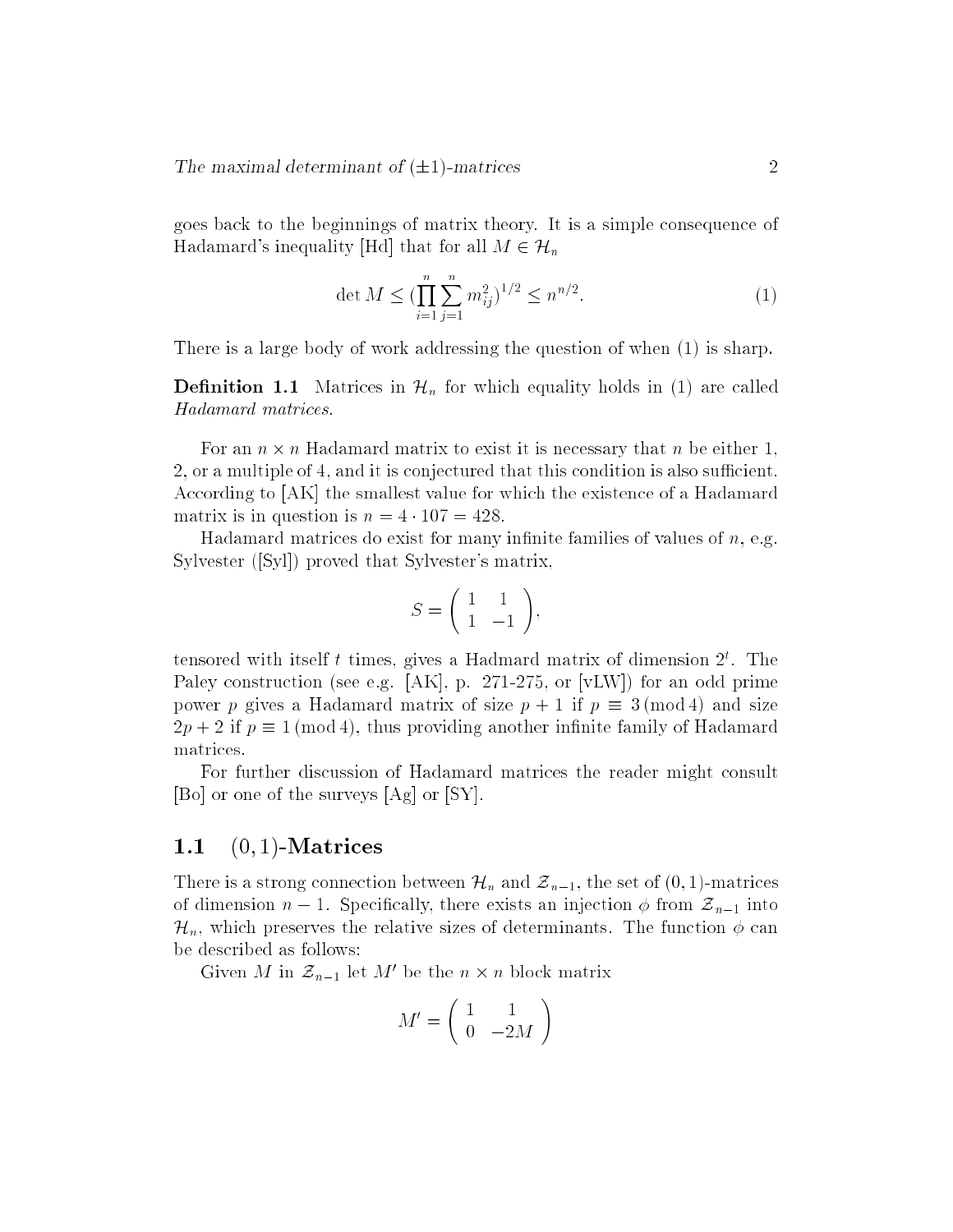$\varphi(M$  ) is obtained by adding the hist row of  $M$  -to each other row. The resulting matrix is clearly a  $(\pm 1)$ -matrix and the passage from  $M$  to  $\varphi(M)$ doesn't change the value of the determinant. Thus it is clear that

$$
\det \phi(M) = (-2)^{n-1} \det M.
$$

 $-$  1.  $_{\mu}$  denote the n matrix all of whose entries are 1. The matrix and  $_{\mu}$  are  $_{\tau}$  . The also be described as follows:

$$
\phi(M) = J_n - \begin{pmatrix} 0 & 0 \\ 0 & 2M \end{pmatrix}.
$$

The image of  $\varphi$  is the set  $\mathcal{H}_n$  of matrices  $N = (n_{ij})$  in  $\mathcal{H}_n$  such that  $n_{1j} = 1$  for all  $1 \leq j \leq n$  and  $n_{i1} = 1$  for all  $1 \leq i \leq n$ . The set  $\mathcal{H}'_n$ is a sufficiently large subset of  $\mathcal{H}_n$  for our purposes since for every matrix  $M \in \mathcal{H}_n$  we can find suitable diagonal matrices  $P = (p_{ij})$  and  $Q = (q_{ij})$  with  $p_{ii}, q_{ii} \in \{\pm 1\}$  such that  $PMQ \in H_n$ . Since det  $P = \pm 1 = \det Q$  we have j det M<sup>j</sup> = <sup>j</sup> det P NQj.

If we write  $m(\mathcal{C})$  for max {det  $M|M \in \mathcal{C}$ } then the above remarks show that

$$
m(\mathcal{H}_n) = m(\mathcal{H}'_n) = 2^{n-1} m(\mathcal{Z}_{n-1}).
$$

In particular  $m(z_{n-1}) \leq n+2$  and the  $(0,1)$ -matrices which attain this bound are the pre-images under  $\phi$  of Hadamard matrices. From another point of view they can be regarded as the incidence matrices of Hadamard designs; a class of symmetric designs with parameters  $(4m-1, 2m-1, m-1)$ . (See [AK], [Bo], or [Ag] for more details.)

#### 1.2 What is known when  $n \not\equiv 0 \pmod{4}$ ?

The first reference to the case  $n \not\equiv 0 \pmod{4}$  seems to be Colucci ([Col]) in 1926. The following lemma, concerning the case  $n \equiv 1 \pmod{2}$ , was discussed by Barba ([Ba]), and proved, independently of Barba, by Ehlich ([Eh1], Satz 4.1).

**Lemma A:**[Barba, Ehlich] Suppose that  $n \equiv 1 \pmod{2}$ . For all  $N \in \mathcal{H}_n$ 

$$
\det N \le (2n-1)^{1/2}(n-1)^{(n-1)/2}.
$$
 (2)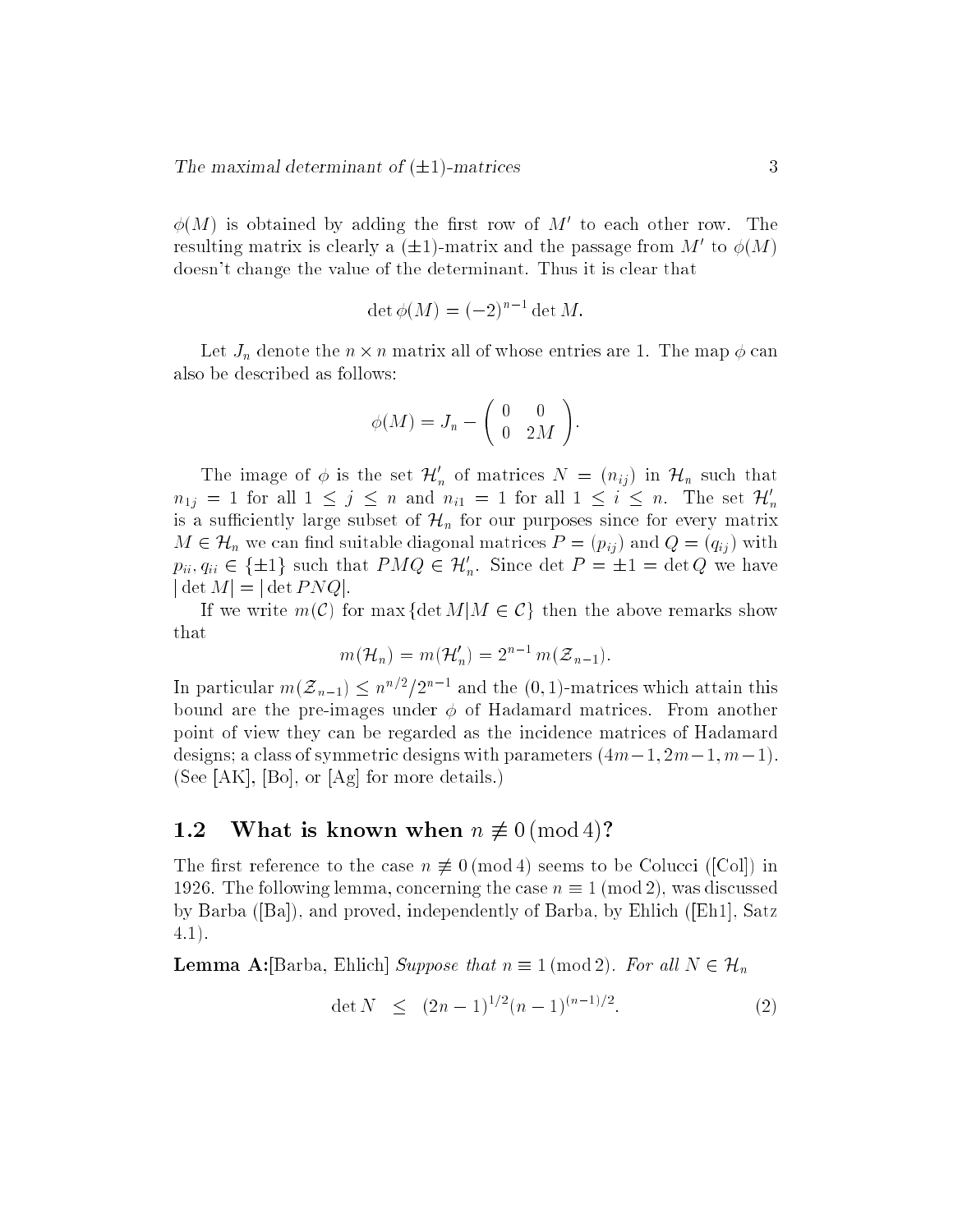*I.e.*, 
$$
m(\mathcal{H}_n) \le (2n-1)^{1/2}(n-1)^{(n-1)/2}
$$
. Equivalently, for all  $M \in \mathcal{Z}_{n-1}$   

$$
2^{n-1} \det M \le (2n-1)^{1/2}(n-1)^{(n-1)/2}.
$$
 (3)

In 1937 T. Popoviciu ([Po]), apparently unaware of [Ba], gave a weaker bound. Curiously enough, J. Brenner [Bre] claims Popoviciu's bound to be sharper than (2). Neither [Ba] nor [Po] address the case  $n \equiv 2 \pmod{4}$ separately but rather use Hadamard's bound for  $n \equiv 0 \pmod{4}$  in this case as well, though it was known that Hadamard's bound can only be attained for  $n = 1, 2$  or  $n \equiv 0 \pmod{4}$ .

It seems that H. Ehlich and, independently, M. Wojtas were the first to address the case  $n \equiv 2 \pmod{4}$  ([Eh1] and [Wo]). They also seem to have been the first to address the question of the structure of matrices of maximal determinants.

**Proposition A:**[Ehlich, Wojtas] Suppose that  $n \equiv 1 \pmod{4}$ . For all  $N \in$  $\mathcal{H}_n$  inequality (2) holds and in order for equality to hold in (2) it is necessary that  $2n - 1$  be a square and that there exists an  $N \in \mathcal{H}_n$  with  $NN^T =$  $(n - 1)I_n + J_n$ .

**Proposition B:**[Ehlich, Wojtas] Assume  $n \equiv 2 \pmod{4}$ . For all  $N \in \mathcal{H}_n$ 

$$
\det N \le (2n-2)(n-2)^{\frac{1}{2}n-1} \tag{4}
$$

Moreover, equality in (4) holds if and only if there exists  $N \in \mathcal{H}_n$  such that

$$
NN^T = N^T N = \begin{pmatrix} L & 0 \\ 0 & L \end{pmatrix},
$$

where  $L = (n - 2)I + 2J$  is  $a \frac{1}{2} \times \frac{2}{2}$  matrix. A juriner necessary condition for equality to hold is that  $2n - 2$  is the sum of two squares.

H.S.E. Cohn gave an independent proof of Lemma B above and provided further information on the structure of maximal examples ([Co2], Theorem 2).

In a sequel to [Eh1] Ehlich investigated the case  $n \equiv 3 \pmod{4}$  ([Eh2]). **Proposition C:**[Ehlich] Assume  $n \equiv 3 \pmod{4}$  and  $n \geq 63$ . For all  $N \in \mathcal{H}_n$ 

$$
\det N \leq \sqrt{\frac{4 \cdot 11^6}{7^7} (n-3)^{n-7} n^7}
$$
 (5)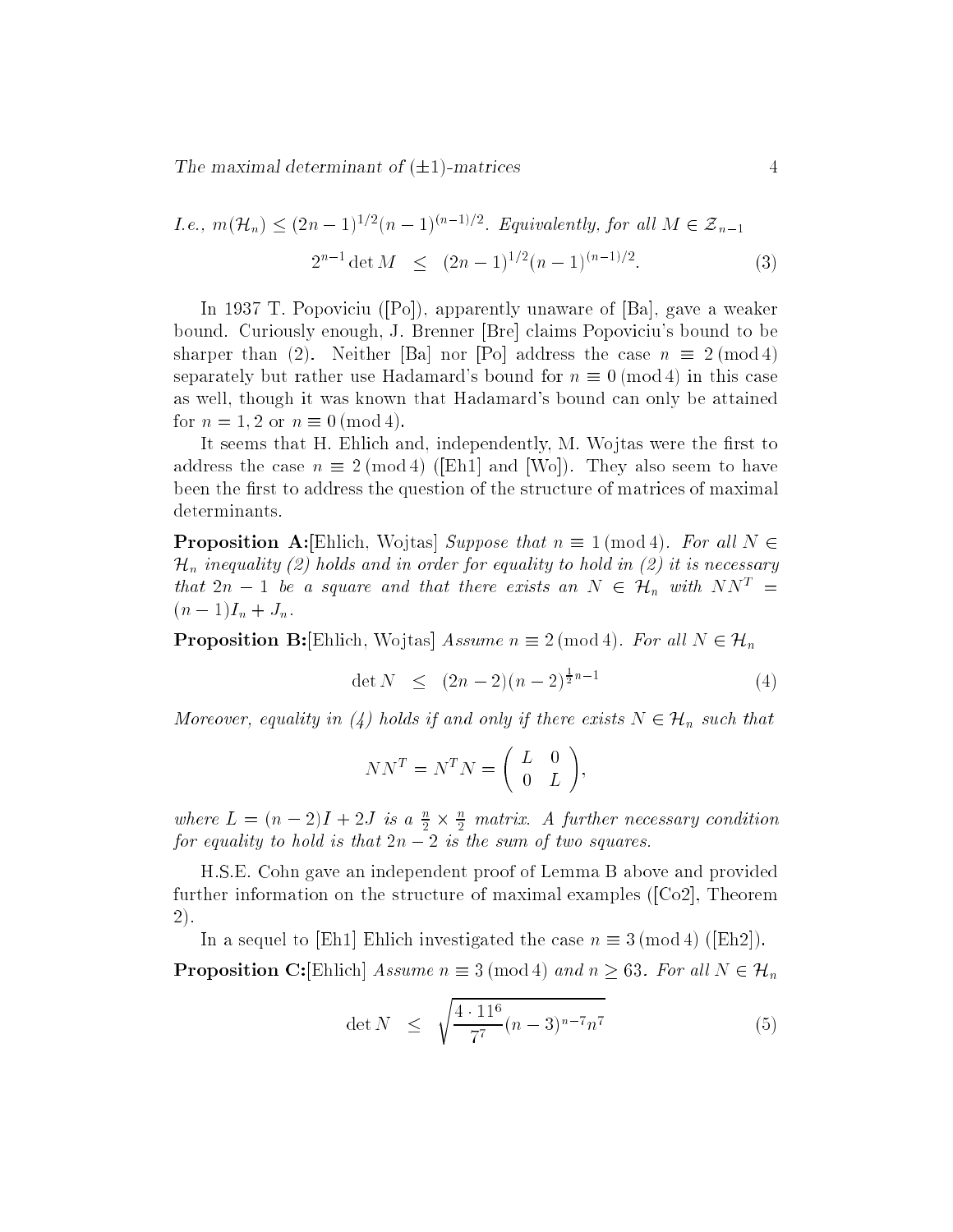Moreover, for equality to hold it is necessary that  $n = 7m$  and that there exists  $N \in \mathcal{H}_n$  with

$$
NN^{T} = I_{7} \otimes ((n - 3)I_{m} + 4J_{m}) - J_{n}.
$$

The corresponding bounds for all values  $n \equiv 3 \pmod{4}$ ,  $n < 63$ , are also given in [Eh2] and the structures of NN<sup>T</sup> for normalized maximal examples N is also given. The theme for values  $n < 63$  is the same as for the above example: A (±1)-matrix *i*v has maximal determinant if *iviv* = has block structure with the blocks along the diagonal of the form  $(n - 3)I + 3J$  and the off-diagonal blocks equal to  $-J$ .

Though it is well-known that the Hadamard bound in the case  $n \equiv$  $0 \pmod{4}$  is attained infinitely often and has to be considered sharp in this sense, it was not known if the bounds given in Proposition A, Proposition B and Proposition C are sharp in this sense. The ob ject of this paper is to show that this is indeed the case for  $n \equiv 1 \pmod{4}$  and  $n \equiv 2 \pmod{4}$ . For  $n \equiv 3 \pmod{4}$  we provide an infinite family of examples which asymptotically have determinants slightly larger than 1/3 of the bound of Proposition C. The case  $n \equiv 1 \pmod{4}$  is crucial to everything and so we provide our own version and proof of Proposition A to keep the exposition self-contained. We then extend the known results to show that the bound of Proposition A is sharp, i.e. it is attained infinitely often.

**Theorem A:** Suppose that  $n \equiv 1 \pmod{4}$ . For all  $N \in \mathcal{H}_n$  inequality (2) holds. In order for equality to hold in (2) it is necessary that  $2n - 1$  be a square and that  $NN^T = (n-1)I_n + R$  where rank  $R = 1$  and  $|r_{ij}| = 1$  for all  $i, j.$ 

Furthermore, if  $n = 2(q^2 + q) + 1$  for some odd prime power q, then there exist matrices  $N \in \mathcal{H}_n$  for which equality holds in (2), i.e.

$$
m(\mathcal{H}_n) = (2n-1)^{1/2}(n-1)^{(n-1)/2} \tag{6}
$$

for all  $n = 2(q^2 + q) + 1$ , q an odd prime power. In particular the bound in  $(2)$  is sharp for infinitely many values of n.

The proof of Theorem A naturally divides into two parts. In section 2 we prove inequality  $(2)$ . In section 3 we build an infinite family of examples to prove that

 $\mathcal{B}_n = \{ N \in \mathcal{H}_n \mid n \equiv 1 \text{ (mod 4) and } N \text{ attains equality in (2)} \}$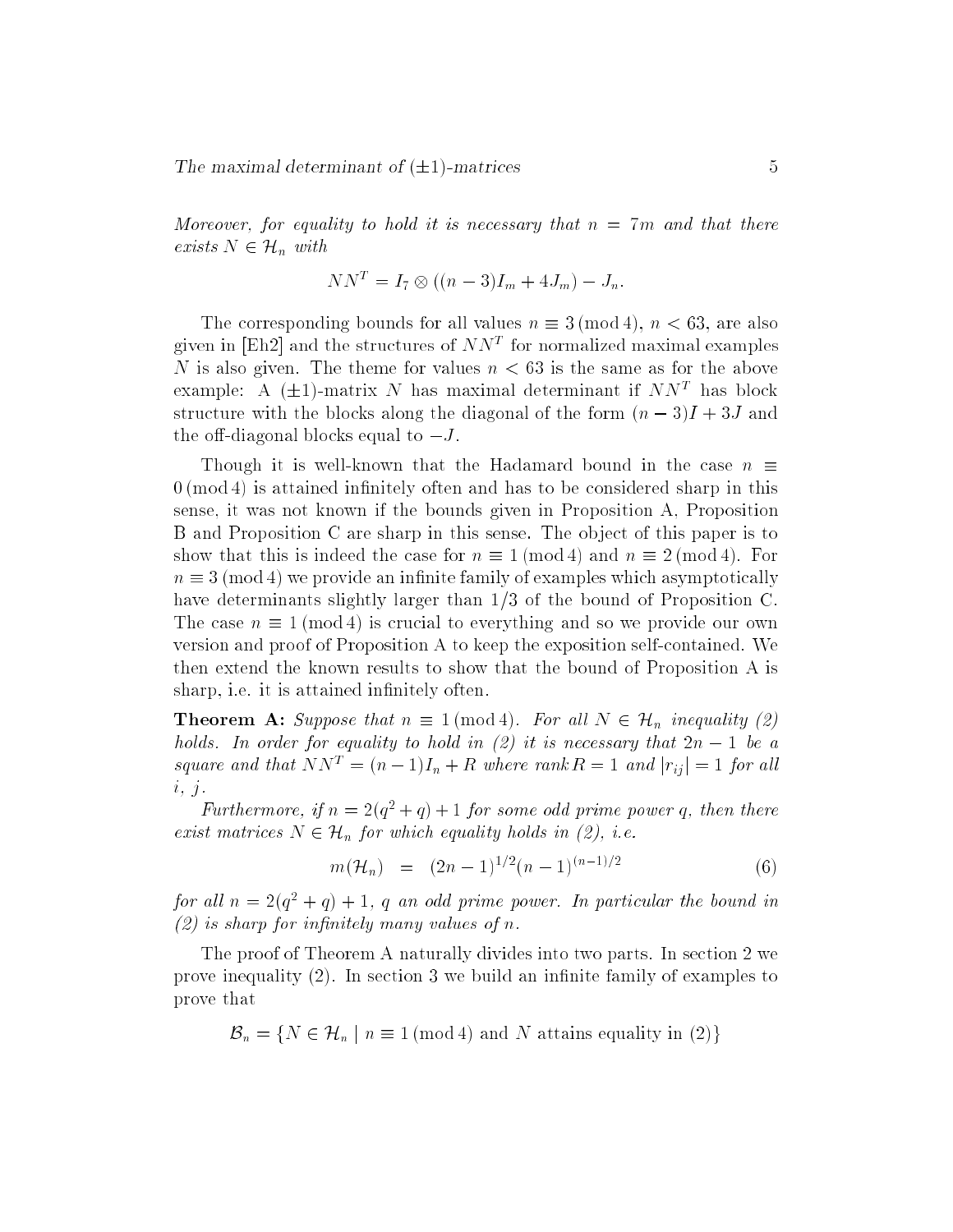is non-empty whenever  $n = 2q^2 + 2q + 1$  and q is an odd prime power.

I. Kaplansky [Ka2] claims that the bound in (2) can be attained only if there exists a design with parameters  $(2q^2 + 2q + 1, q^2, (q^2 - q)/2)$ .

The particular values  $n = 17$  and  $n = 21$  for which the bound cannot be attained are discussed in [MK] and [CKM] respectively.

The examples that we construct can be used to give an infinite family of examples which attain the bound of Proposition B.

**Theorem B:** If  $n = 4(q^2 + q) + 2$  for some odd prime power q, then there exists a matrix  $N \in \mathcal{H}_n$  for which equality holds in inequality (4) of Theorem A. In particular, equality holds in  $(4)$  for infinitely many values of n.

This was already observed by Whiteman ([Wh]) who gave the identical proof as given below. He presented his results in the context of  $D$ -optimal designs. For a definiton of D-optimal designs and other optimality criteria see [SS]. In [KKS] another infinite family of matrices is given whose determinants attain the bound in (4).

**Proof** [of Theorem B] Suppose  $n \equiv 1 \pmod{4}$  and that  $N \in \mathcal{B}_n$ . After a suitable change of basis we may assume, by Theorem A, that  $NN^T =$  $(n-1)I_n + J_n$ . Now define

$$
\tilde{N} = S \otimes N = \begin{pmatrix} N & N \\ N & -N \end{pmatrix}
$$
\n(7)

where  $S$  is Sylvester's matrix defined above. It is easy to show that

$$
\tilde{N} \tilde{N}^T = \begin{pmatrix} (2n-2)I_n + 2J_n & 0\\ 0 & (2n-2)I_n + 2J_n \end{pmatrix}
$$
 (8)

which, implies that  $\det N = (2n-2)(n-2)^{\frac{1}{2}n-1}$  ([Eh1], [Wo] or [Co2]).

Unfortunately, we were unable to construct an infinite family of examples which attain the bound of Proposition C. In fact, we do not even know of a single example for which the bound in Proposition C is attained. Nevertheless, our efforts yielded an infinite family of examples whose determinants assymptotically take on values slightly larger than 1/3 of the bound of Proposition C. This shows that the bound of Proposition C is of the correct order. This is a signicant improvement over the lower bound given in [CL].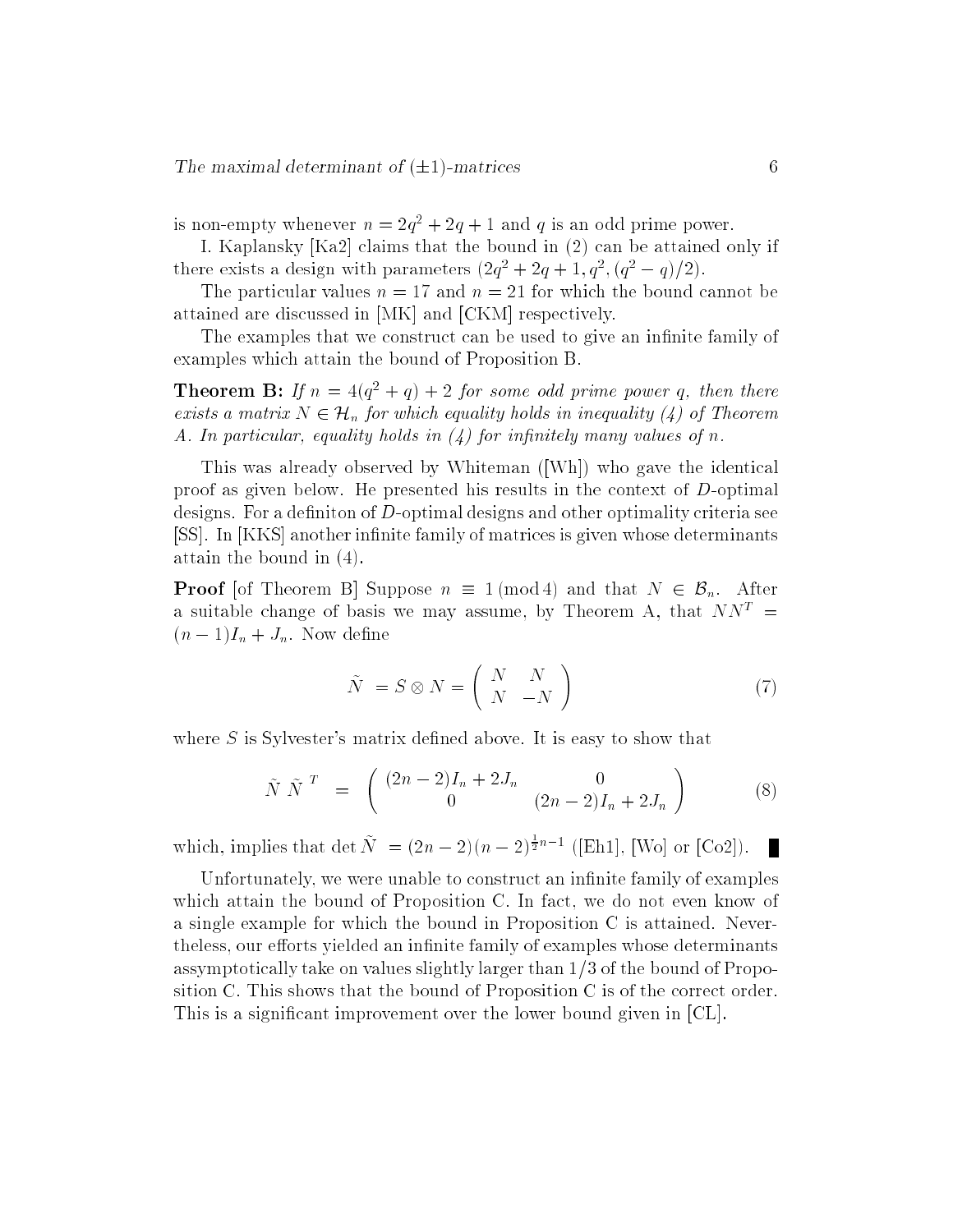**Theorem C:** There exists an infinite family of examples  $N_n \in \mathcal{H}_n$  such that

$$
\lim_{n \to \infty} \frac{\det N_n}{h_n} = \frac{1}{2} \left(\frac{7}{11}\right)^3 \sqrt{7} \approx 0.34
$$

where  $h_n^2 = \frac{4 \cdot 11^2}{7^7} (n-3)^{n-7} n^7$ .

A proof of Theorem C is given in section 4.

At this point it remains unresolved if the bound in (5) can ever be attained. We have no doubt that for a particular value of  $n \equiv 3 \pmod{4}$  an efficient computer search is likely to produce examples whose determinants have larger values than the ones given by us in section 4. The real challenge, however, is to find an infinite family of examples of examples whose determinants take on the bound in (5) or to show that the bound in (5) can be improved. It is conceivable that it is not sharp. The methods used by Ehlich in [Eh2] study the maximum of the values of the determinant on a subset of positive definite matrices. This subset is defined by certain necessary condition its elements have to satisfy if they are to be of the form *ININ* for some  $N \in \mathcal{H}_n$ . It is certainly possible that this subset contains many positive definite matrices which are not of the form  $N N^*$  for some  $N \in \mathcal{H}_n$ . Hence the bound derived from this subset might be larger than the actual bound.

Having said that, we mention that B. Solomon ([Sol]) has provided us with examples for  $n = 11$ ,  $n = 15$  and  $n = 19$ , believed on the basis of computer experiments to be maximal, which seem to show that maximal examples tend to exhibit the behavior forecast in [Eh2].

Some interesting comments on determinants of  $(\pm 1)$ -matrices in the context of D-optimal designs can be found in [GK].

### 2 The proof of the inequality of Theorem A

The next lemma is proved in [Co1]. For completeness we include a (slightly shorter) proof.

**Lemma 2.1** Suppose that  $T \in M_n(\mathbf{R})$  is a symmetric, diagonalizable matrix with the following properties: it has 0 on the diagonal,  $I_n + T$  is positive definite, and the root mean square of its off-diagonal elements is  $c$ . Then

$$
\det(I_n + T) \le (1 + c(n - 1))(1 - c)^{n-1} \tag{9}
$$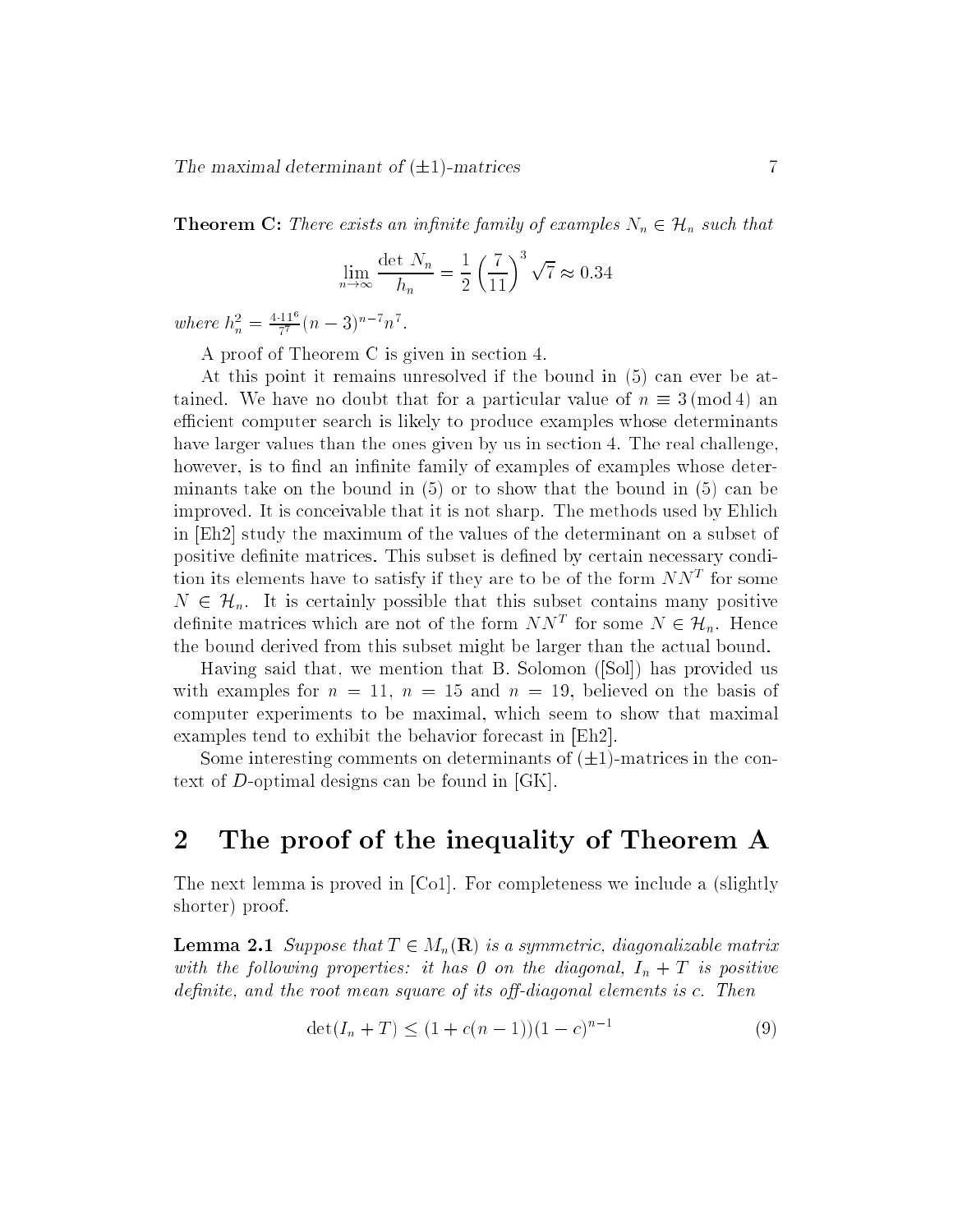**Proof** Let  $z_1, z_2, \ldots, z_n$  be the eigenvalues of T. We know that  $\sum_{i=1}^n z_i = 0$ and

$$
\sum_{i=1}^{n} z_i^2 = \sum_{i,j} t_{ij}^2 = n(n-1)c^2
$$
 (10)

Split the eigenvalues into two classes according to their sign; let  $x_1, x_2$ , : : : ; xk be the non-negative ones, y1, y2, : : : ; ynk the negative ones. Set  $\bar{x} = (\sum_{1}^{k} x_i)/k$ , and  $\bar{y} = (\sum_{1}^{n-k} y_i)/(n-k)$ . Now

$$
\det(I_n + T) = \prod_{i=1}^k (1 + x_i) \cdot \prod_{i=1}^{n-k} (1 + y_i)
$$
  
 
$$
\leq (1 + \bar{x})^k (1 + \bar{y})^{n-k}, \tag{11}
$$

where the inequality is just the Arithmetic Mean–Geometric Mean Inequality. Thus if we define  $g:(k, x, y) \mapsto k \ln(1 + x) + (n - k) \ln(1 + y)$  we have that ln det $(I_n + T) \leq g(k, \bar{x}, \bar{y})$ . We want a bound on  $g(k, \bar{x}, \bar{y})$  given that  $\kappa x + (n - \kappa)y = 0$  and  $\kappa x^2 + (n - \kappa)y^2 = n(n - 1)c^2$ . For convenience we denote this last quantity by S. Solving for  $\bar{x}$  and  $\bar{y}$  in terms of k we get

$$
\bar{x} = \sqrt{S} \frac{\sqrt{n-k}}{\sqrt{n}\sqrt{k}} \qquad \bar{y} = -\sqrt{S} \frac{\sqrt{k}}{\sqrt{n}\sqrt{n-k}}.
$$

Therefore the quantity we wish to estimate is

$$
g(k) = k \ln \left( 1 + \sqrt{S} \frac{\sqrt{n-k}}{\sqrt{n} \sqrt{k}} \right) + (n-k) \ln \left( 1 - \sqrt{S} \frac{\sqrt{k}}{\sqrt{n} \sqrt{n-k}} \right).
$$

The function  $g(k)$  is of course defined for all real  $k \in (0, n)$ , but condition (10) ensures that  $k \in [1, n-1]$ . We will show that  $g(k)$  is decreasing on  $(0, n)$ Indeed, differentiating we get (writing  $\bar{x}$  and  $\bar{y}$  for the above functions of k),

$$
g'(k) = \ln(1+\bar{x}) - \ln(1+\bar{y}) - \frac{1}{2}(\bar{x}-\bar{y})\left(\frac{1}{1+\bar{x}} + \frac{1}{1+\bar{y}}\right)
$$
(12)

To show that  $q(k) < 0$  we need only prove that

$$
\frac{1}{\bar{x} - \bar{y}} \int_{\bar{y}}^{\bar{x}} \frac{dt}{1 + t} < \frac{1}{2} \left( \frac{1}{1 + \bar{x}} + \frac{1}{1 + \bar{y}} \right).
$$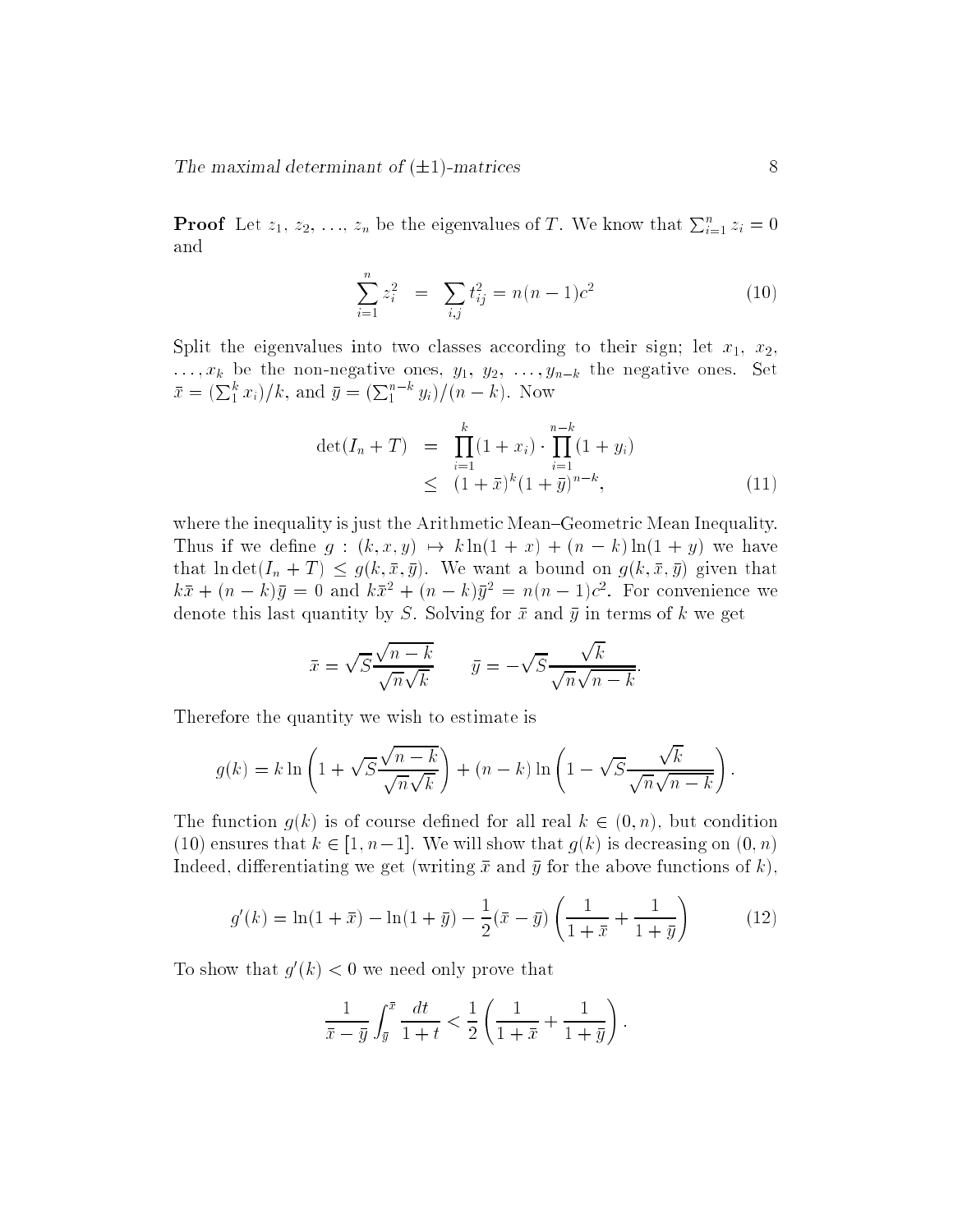This is an immediate consequence of the strict convexity of the function  $t \mapsto 1/(1 + t)$ . Therefore, for all  $k \in [1, n - 1], g(k) \le g(1)$  where

$$
g(1) = \ln\left(1 + \sqrt{S}\sqrt{1 - 1/n}\right) + (n - 1)\ln\left(1 + \sqrt{S}\sqrt{1/n(n - 1)}\right)
$$
  
=  $\ln(1 + c(n - 1)) + (n - 1)\ln(1 - c)$  (13)

The result follows immediately.

Next we prove a result which is analogous to Lemma 1 of [Co2]. It is slightly more general than is needed here but the proof makes the result natural. Define the function

$$
f: (n,h) \mapsto (n+h-1)(h-1)^{(n-1)} \tag{14}
$$

**Lemma 2.2** Suppose that M is a positive definite symmetric matrix of the form  $(h - 1)I_n + R \in M_n(\mathbf{R})$ , where  $h > 1$  and  $R = (r_{ij})$  has  $|r_{ij}| \ge 1$  and  $r_{ii} = 1$ . Then

- 1.  $|\det M| \le f(n, h)$ .
- 2. Equality holds if and only if  $|r_{ij}| = 1 \forall 1 \leq i, j \leq n$  and  $rank R = 1$ .

**Proof** First notice that if  $M = (h-1)I_n + R$  with R as in part 2, then

$$
\det M = (h-1)^n \left( 1 + \frac{1}{h-1} \text{trace}(R) \right)
$$
  
=  $(h-1)^n \left( 1 + \frac{n}{h-1} \right)$   
=  $(h-1)^{n-1} (h-1+n) = f(n,h)$ 

We prove the theorem by induction on the dimension n. The case  $n = 2$ is a straightforward computation. Assume then that  $n > 2$  and that the result holds for smaller values of n.

Now det  $M = \det((n-1)I_n + K) = \det(nI_n + (K - I_n)) = n^{\alpha} \det(I_n +$  $h^{-1}(K = I_n)$  and the matrix  $I = h^{-1}(K = I_n)$  satisfies the conditions of Lemma 2.1 with  $c^2 = \frac{1}{n(n-1)}$  $\overline{\phantom{a}}$  $i \neq j$   $\overline{r_{ij}}/n \leq 1/n$ . I mus

$$
\det M = h^n \det(I_n + T)
$$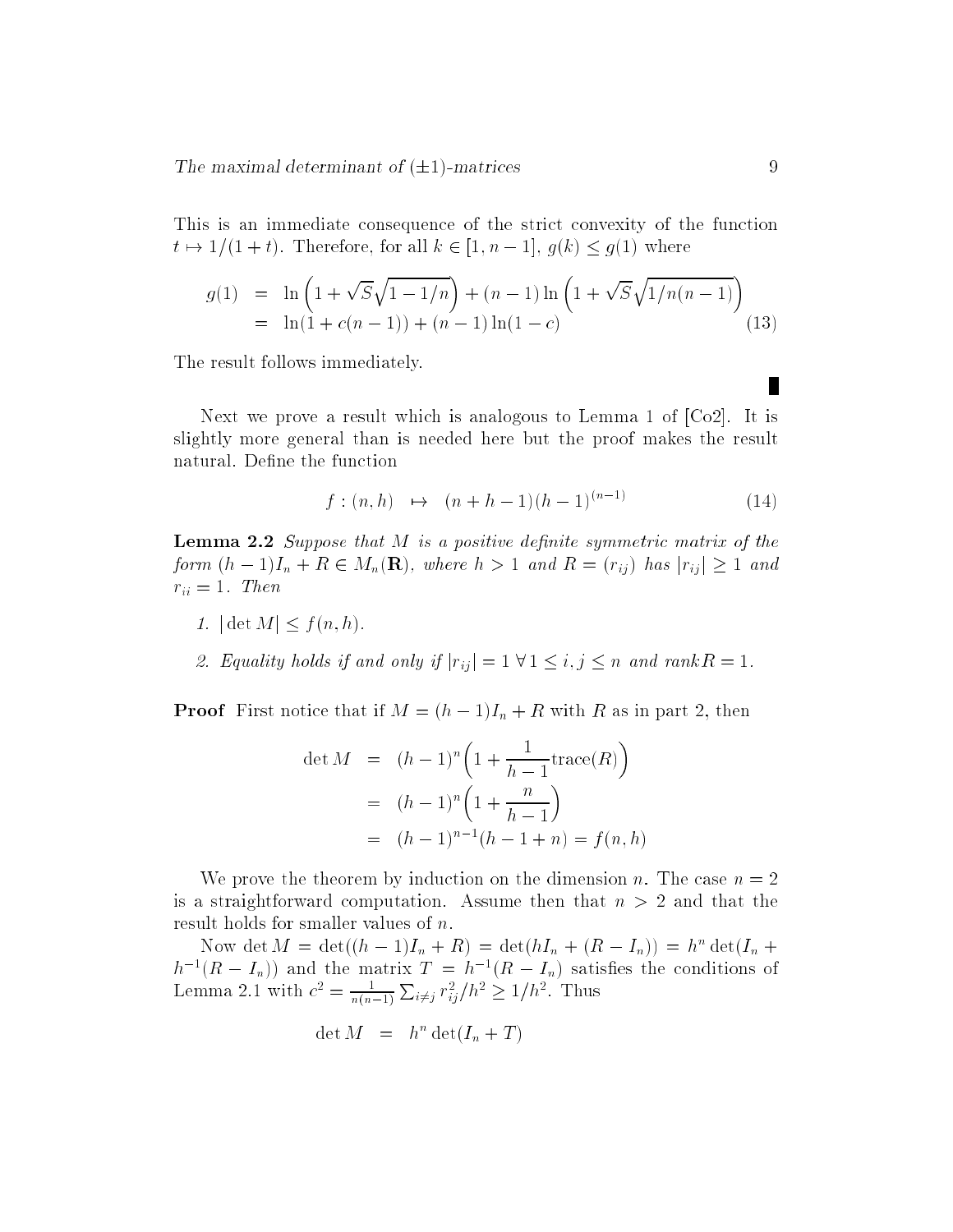$$
\leq h^{n} \left( 1 + \frac{n-1}{h} \right) (1 - 1/h)^{n-1}
$$
  
=  $(n+h-1)(h-1)^{n-1}$   
=  $f(n,h)$  (15)

It is clear that if  $|m_{ij}| > 1$  for some pair  $(i, j)$ ,  $i \neq j$ , then  $c > 1/h$  and the inequality becomes strict. Thus for equality to occur it is necessary that  $|m_{ij}| = 1$  for all  $1 \leq i, j \leq n$ .

After a suitable base change we may assume that the entries of the last row and the last column of M are all equal to 1, i.e.  $m_{in} = m_{nj} = 1$  for all  $1 \leq i, j \leq n$ .

Now subtract  $1/h$  times the last row from the first  $n-1$  rows and then subtract  $1/h$  times the last column from the first  $n-1$  columns. The resulting matrix is  $\overline{\phantom{a}}$ !

$$
M'=\left(\begin{array}{cc}M_1&0\\0&h\end{array}\right)
$$

where  $m_1 = (m_{ij}), 1 \le i, j \le n-1$ , is a symmetric, positive definite matrix (of size (n 1) - (n 1)) such that

$$
(1 - 1/h)^{-1} m'_{ij} = \begin{cases} h+1 & \text{if } i = j \\ 1 & \text{if } m_{ij} = 1 \\ -\frac{h+1}{h-1} & \text{if } m_{ij} = -1 \end{cases}
$$
 (16)

Note that  $(h+1)/(h-1) > 1$ . Since det  $M = f (n, h)$  and det  $M = h \cdot \det M_1$ we see that

$$
\det M_1 = \frac{f(n, h)}{h} = \frac{(h + n - 1)(h - 1)^{n - 1}}{h} \tag{17}
$$

On the other hand, applying the induction hypothesis to the matrix  $M_{\perp} =$  $(1-1/h)^{-1}M_1$  we get

$$
\det M_1 \le (1 - 1/h)^{n-1} (h + n - 1) h^{n-2} \tag{18}
$$

$$
= \frac{(h+n-1)(h-1)^{n-1}}{h}.
$$
 (19)

Thus det  $m_1 = f(n-1, n+1)$ . By induction this implies that  $m_1 = m_{n-1} + n$ where rank  $\hat{R} = 1$  and  $|\tilde{r}_{ij}| = 1$ . Hence, by (16), we conclude that  $m_{ij} = 1$ for all  $1 \le i, j \le n$ , i.e.  $P = (h - 1)I_n + R$  with rank  $R = 1$  and  $|r_{ij}| = 1$ .

The statements of Theorem A pertaining to the inequality follow from Lemma 2.2. We summarize this in the next result.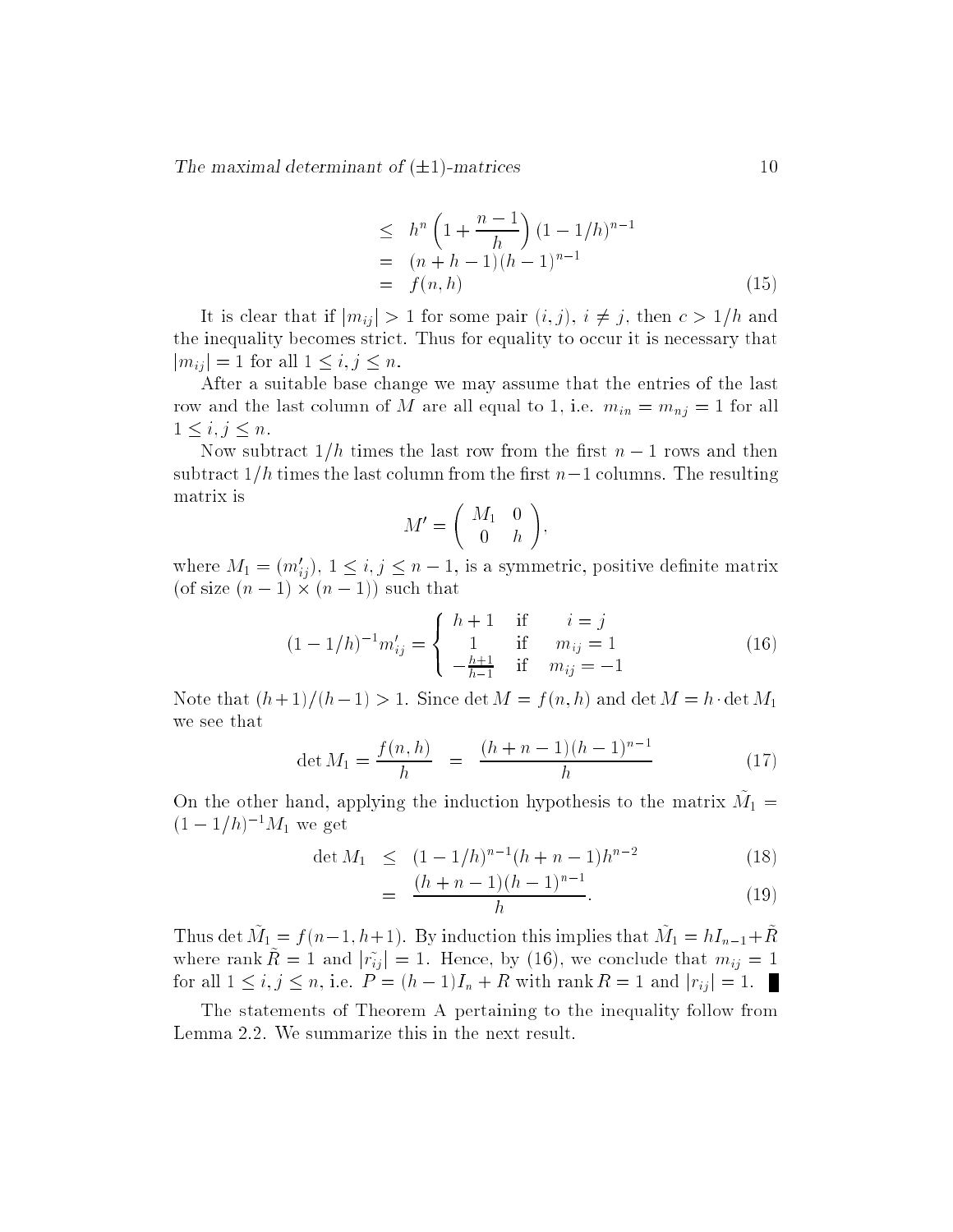Corollary 2.3 Let No. 2.3 Let Night 2.3 Let Night 2.3 Let Night 2.3 Let Night 2.3 Let Night 2.3 Let Night 2.3 f (n; n) with equality if and  $\mathbf{r}$  if and  $\mathbf{r}$  if and  $\mathbf{r}$  if and  $\mathbf{r}$ and only if  $NN^T = (n-1)I_n + R$  with  $|r_{ij}| = 1$  and rank  $R = 1$ .

 $\sim$ 

**Proof** Instead of working with the  $(\pm 1)$ -matrix N we consider the matrix  $M = N N^{\frac{1}{2}}$  . If A is singular there is nothing to prove. If A is invertible then, because  $n$  is odd, it follows that

$$
M = (n-1)I_n + R
$$

is symmetric, positive definite, with  $|r_{ij}|\geq 1$ . Since det  $M_{\parallel} = (\det N)^{-1}$  the corollary now follows from lemma 2.2

### 3 An infinite family of maximal examples

In this section we construct an infinite family of  $(\pm 1)$ -matrices which yield equality in (2). Using the function  $\phi$  we can construct from these an infinite family of (0; 1)-matrices which yield equality in (3). The construction is very close to one by A.E. Brouwer ([Bro]); we include the details for completeness.

Recall that, by Proposition A, we are trying to construct, for some  $n \equiv$ 1 (mod 4), a matrix  $N \in \mathcal{H}_n$  such that  $N^T N = (n-1)I_n + J_n$ . We will show that this is possible whenever  $n = 2q + 2q + 1$  and q is an odd prime power.

Down to work. Let  $q$  be an odd prime power. By the Paley construction ([vLW]) there exists a Hadamard matrix  $H_{2q+2}$  of size  $2q+2$ , which we may assume is normalised; i.e., its first row and column are all 1s. We use  $H_{2q+2}$ to dene matrices E and A, of dimension q -2q and (q + 1)-2q respectively: after a suitable rearrangement of rows we may assume that

$$
H_{2q+2} = \begin{pmatrix} 1 & 1 & 1...1 \\ 1 & 1 & & \\ \vdots & \vdots & E \\ 1 & 1 & & \\ 1 & -1 & & \\ \vdots & \vdots & A \\ 1 & -1 & & \end{pmatrix}
$$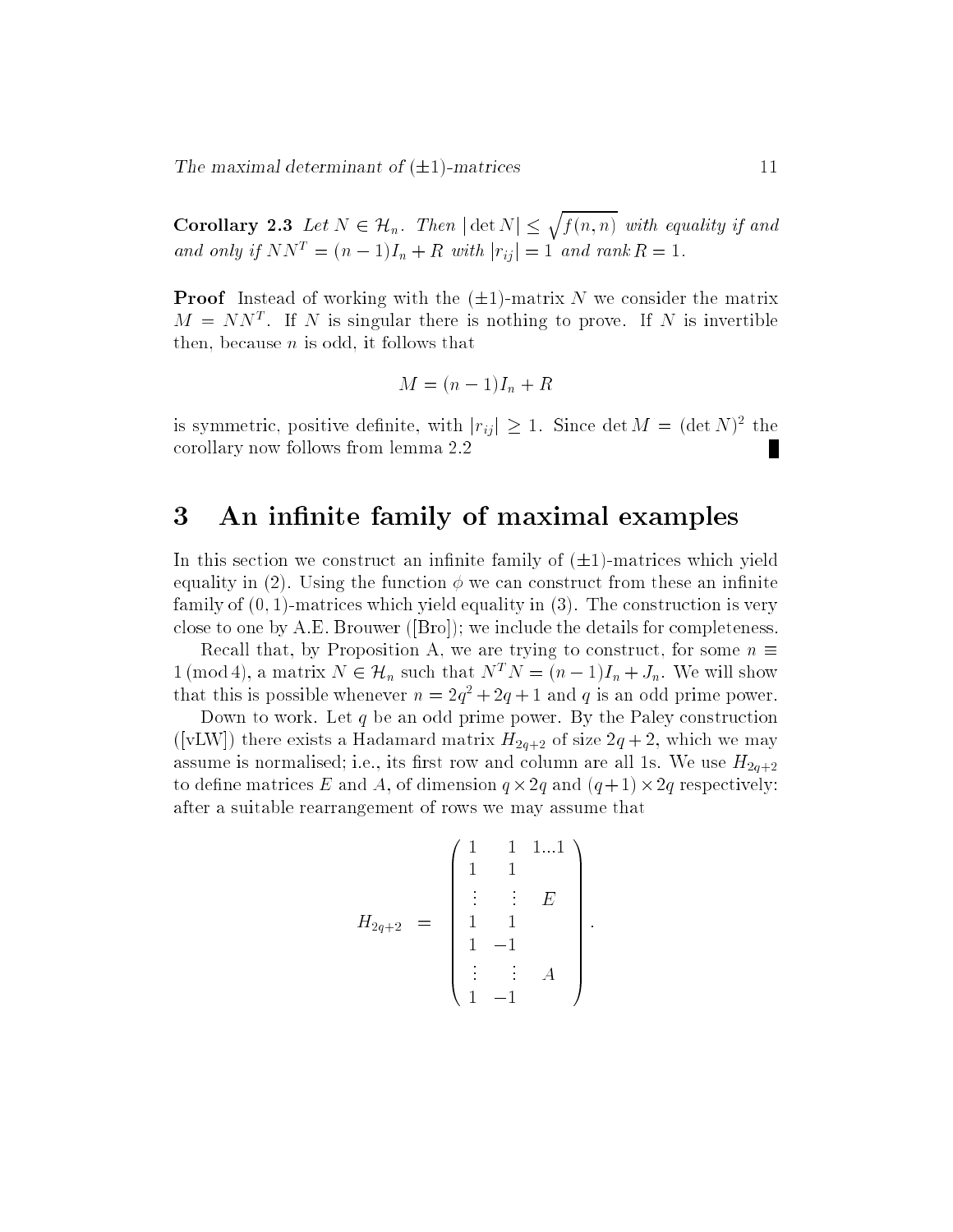The matrices E and A are  $(\pm 1)$  matrices satisfying the following (where  $J_{m,l}$ is an m - l matrix of 1s):

$$
J_{m,q}E = -J_{m,2q} \tag{20}
$$

$$
EJ_{2q,m} = -2J_{q,m} \tag{21}
$$

$$
J_{m,q+1}A = 0 \tag{22}
$$

$$
AJ_{2q,m} = 0 \tag{23}
$$

$$
E^T E + A^T A = (2q + 2)I_{2q} - J_{2q}
$$
 (24)

Let C be a (q + 1) - (q + 1) conference matrix. That is, C is a f0; 1gmatrix with  $C_{ij} = 0 \iff i = j$ , and

$$
C^T C = C C^T = qI. \t\t(25)
$$

Such a matrix can be constructed, for instance, by enumerating the elements  $\mathbf{F}_q = \{x_1, x_2, \ldots, x_q\},\$  the field with q elements, then adding a row and column of is to the matrix  $(\chi(x_i - x_j))_{i,j=1}^{\cdot}$  and mally changing the first entry on the diagonal back to 0. Here  $\chi$  :  $F_q \to \{0,\pm 1\}$  is the quadratic character.

Let L be the  $q^- \times q(q+1)$  incidence matrix of points and lines in alline  ${\bf r}_{g}^{-}$  . The lines in  ${\bf r}_{g}^{-}$  can be spint into  $q+1$  parallel classes according to their slope and two lines are disjoint if they are parallel, and meet in one point if they are not. Thus if we group the columns of  $L$  by their slope we find that L is a  $\{0,1\}$ -matrix satisfying

$$
L^T L = (J_{q+1} - I_{q+1}) \otimes J_q + I_{q+1} \otimes qI_q \tag{26}
$$

$$
J_{m,q^2}L = qJ_{m,q(q+1)}.\t(27)
$$

We are now ready to give the example promised; define

$$
N_q = \begin{pmatrix} 1 & & & \\ \vdots & L(I_{q+1} \otimes E) & \\ 1 & & \\ -1 & & \\ \vdots & C \otimes A - I_{q+1} \otimes J_{q+1,2q} \\ -1 & & \end{pmatrix}
$$
 (28)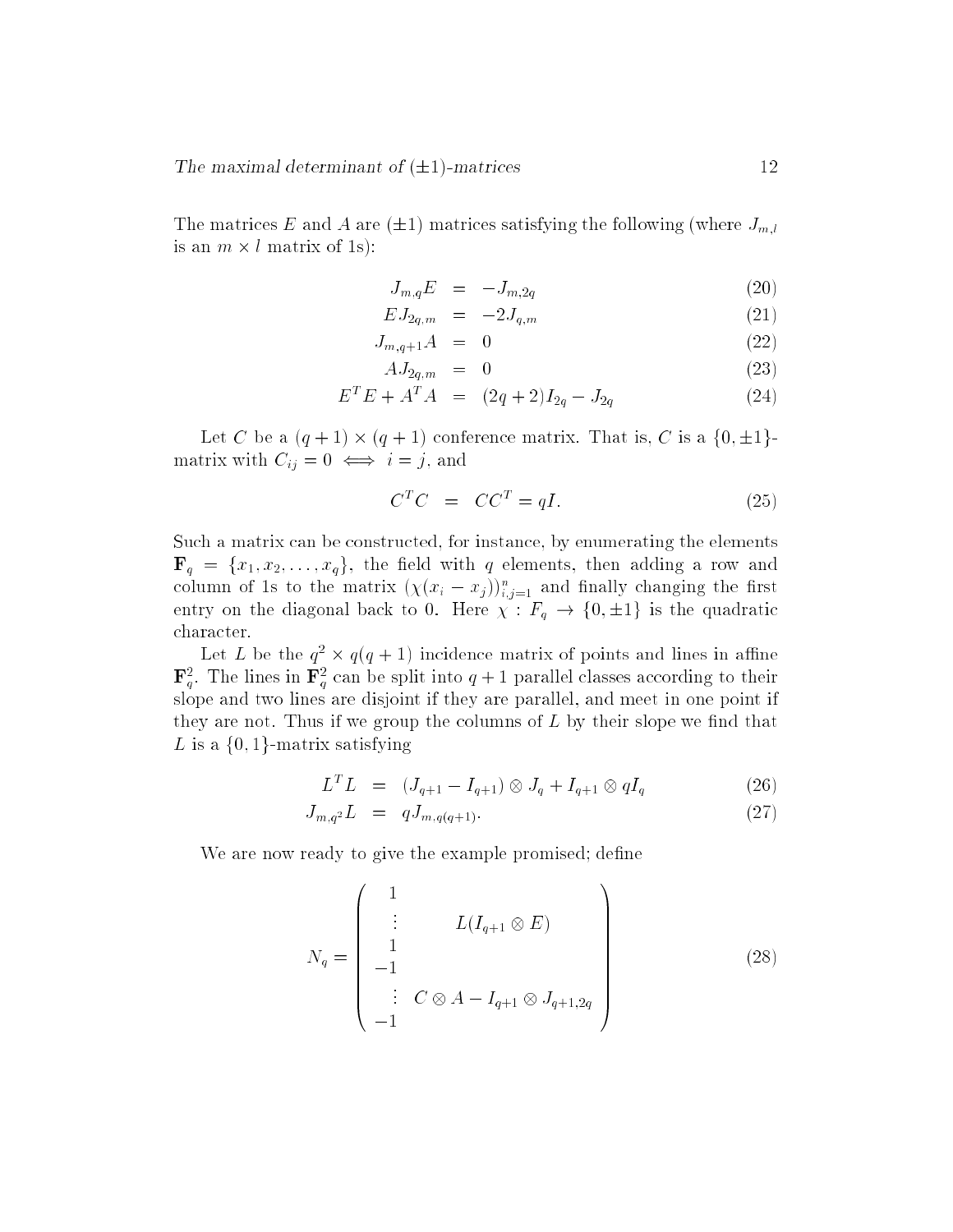It is straightforward to check that  $N_q \in \mathcal{H}_{2q^2+2q+1}$ . First let's see that the first column of  $N_q$  has inner product 1 with each of the others; simply note that

$$
J_{1,q^2}L(I_q \otimes E) = qJ_{1,q(q+1)}(I_{q+1} \otimes E)
$$
  
=  $J_{1,q+1} \otimes (qJ_{1,q}E)$   
=  $J_{1,q+1} \otimes (-qJ_{1,2q})$   
=  $-qJ_{1,2q^2+2q}$  (29)

and

$$
-J_{1,(q+1)^2}(C \otimes A - I_{q+1} \otimes J_{q+1,2q}) = -(J_{1,q+1}C) \otimes (J_{1,q+1}A) \qquad (30)
$$
  

$$
+J_{1,q+1} \otimes (q+1)J_{1,2q}
$$
  

$$
= (q+1)J_{1,2q^2+2q}
$$

Now let  $M_q$  be  $N_q$  with its first column removed. We want to prove that  $M_q^2 M_q = (2q^2 + 2q)I_{2q^2+2q} + J_{2q^2+2q}$ . We calculate as follows, using the properties of E, A, C, and L established above in (20) through (30).

$$
M_q^T M_q = (I_{q+1} \otimes E^T) L^T L (I_{q+1} \otimes E)
$$
  
+  $(C^T \otimes A^T - I_{q+1} \otimes J_{2q,q+1}) (C \otimes A - I_{q+1} \otimes J_{q+1,2q})$   
=  $(I_{q+1} \otimes E^T) ((J_{q+1} - I_{q+1}) \otimes J_q + I_{q+1} \otimes qI_q) (I_{q+1} \otimes E)$   
+  $C^T C \otimes A^T A - C \otimes (J_{2q,q+1}A) - C^T \otimes (A^T J_{q+1,2q})$   
+  $I_{q+1} \otimes (q+1) J_{2q}$   
=  $(J_{q+1} - I_{q+1}) \otimes (E^T J_q E) + I_{q+1} \otimes q E^T E + qI_{q+1} \otimes (A^T A)$   
+  $I_{q+1} \otimes (q+1) J_{2q}$   
=  $(J_{q+1} - I_{q+1}) \otimes (-E^T J_{q,2q}) + qI_{q+1} \otimes (E^T E + A^T A)$   
+  $(q+1) I_q \otimes J_{2q}$   
=  $(J_{q+1} - I_{q+1}) \otimes J_{2q} + qI_{q+1} \otimes ((2q+2)I_{2q} - J_{2q})$   
+  $(q+1) I_q \otimes J_{2q}$   
=  $qI_{q+1} \otimes ((2q+2)I_{2q} - J_{2q}) + (qI_{q+1} + J_{q+1}) \otimes J_{2q}$   
=  $(2q^2 + 2q)I_{2q^2+2q} + J_{2q^2+2q}.$ 

From this it follows immediately that  $N_q^T N_q = (2q^2 + 2q)I_{2q^2+2q+1} +$  $J_{2q^2+2q+1}$  and thence that  $N_q \in \mathcal{B}_{2q^2+2q+1}$ .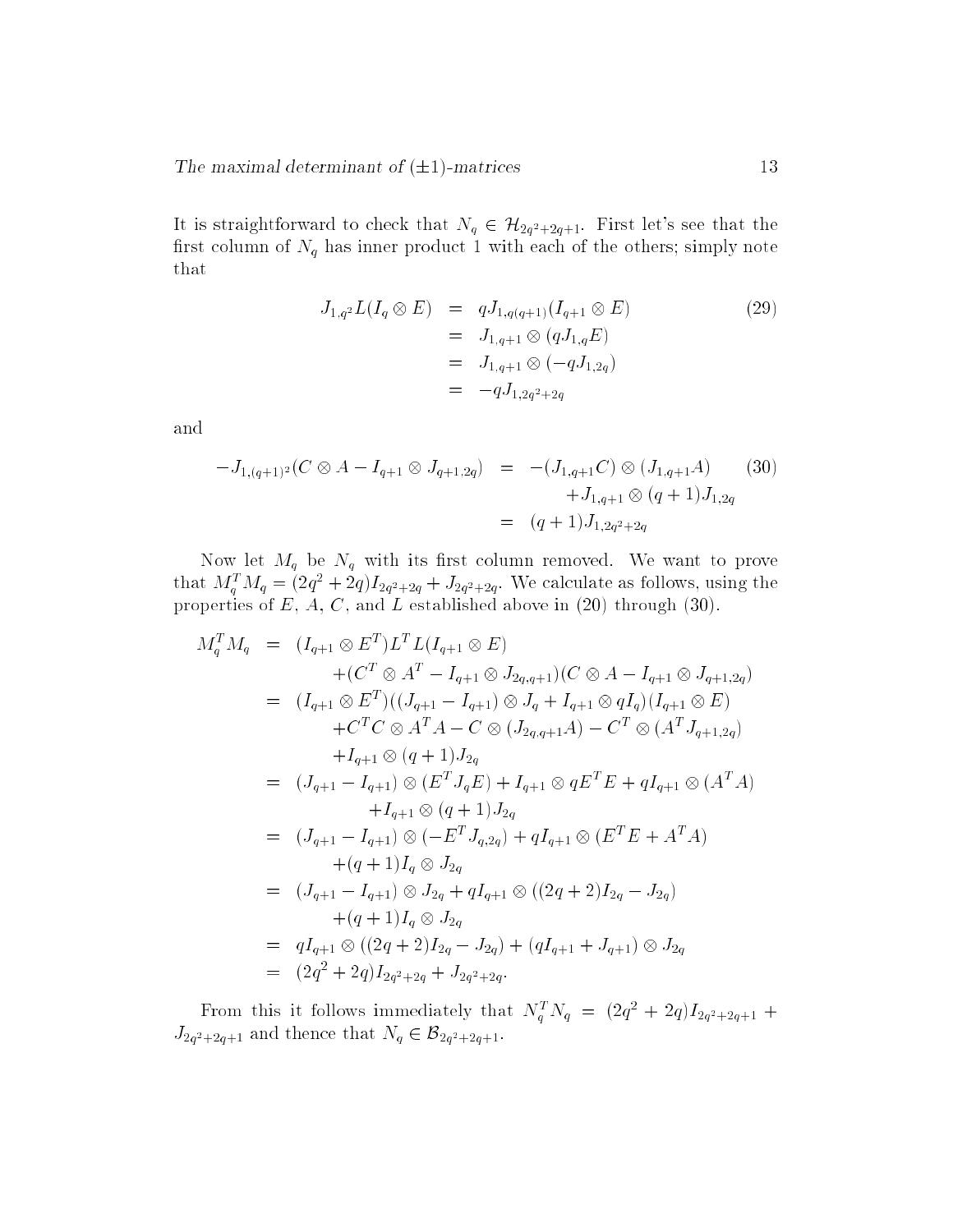# 4 The proof of Theorem C

Let  $N \in \mathcal{D}_k$ ,  $k \equiv 2q^2 + 2q + 1$ , be one of the examples constructed section 5, i.e. we may assume  $N N^{\pm} = (k - 1)I_k + J_k$  . Recall that each row and each column of such an *N* has  $q$ <sup>-</sup> entries 1 and  $(q + 1)$ <sup>-</sup> entries  $-1$ . Let

$$
B = \begin{pmatrix} 1 & 1 & \dots & 1 & 1 & \dots & 1 \\ 1 & & & & & & \\ \vdots & N & & N & & \\ 1 & & & & & \\ -1 & & & & & \\ -1 & & & & & \\ -1 & & & & & \end{pmatrix}
$$
(31)

Then  $B \in \mathcal{H}_n$  where  $n = 2\kappa + 1 = 4q^2 + 4q + 3$ . We note that  $n = 3 \pmod{4}$ . It is easy to see that

$$
BB^{T} = \begin{pmatrix} n & -4q - 1 \cdots - 4q - 1 & -1 \cdots - 1 \\ -4q - 1 & & & & \\ \vdots & (n-3)I_{k} + 3J_{k} & -J_{k} \\ -4q - 1 & & & \\ -1 & & & \\ \vdots & & -J_{k} & (n-3)I_{k} + 3J_{k} \\ -1 & & & \end{pmatrix} . \tag{32}
$$

Let

$$
h_n = \sqrt{\frac{4 \cdot 11^6}{7^7} (n-3)^{n-7} n^7}
$$
\n(33)

be the bound in (5) of Proposition C.

**Lemma 4.1** Assume that  $B$  is as in  $(31)$ . Then

1.

$$
d_n = det BBT =
$$
  
(n - y - kt(4q + y + 1))(n + k(3 - y) - 2)(n + 3k - 2)(n - 3)<sup>n-3</sup>,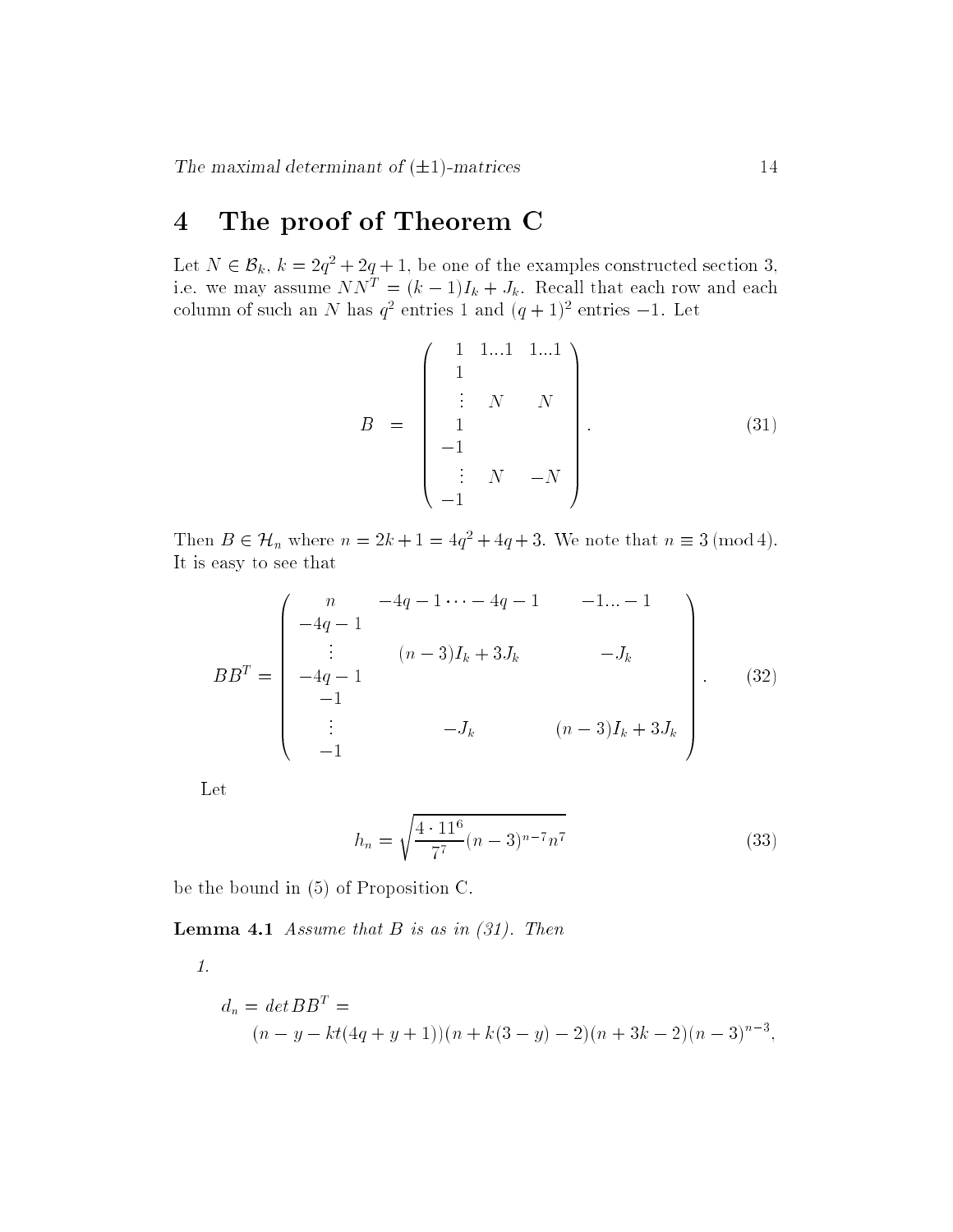where

$$
y = \frac{k}{5(k-1)} \text{ and}
$$
  

$$
t = \frac{4q+y+1}{n+k(3-y)-3}
$$

2.

$$
\lim_{n \to \infty} \frac{\det B}{\sqrt{n^n}} = \sqrt{e^{-3}}.
$$

3.

$$
\lim_{n \to \infty} \sqrt{\frac{d_n}{h_n}} = \frac{1}{2} \left(\frac{7}{11}\right)^3 \sqrt{7} \approx 0.34.
$$

#### Proof

- 1. The formula for  $d_n$  is obtained by first zeroing out the  $-J$  matrix in the upper right hand corner of  $B_{\mathcal{D}}$  and secondly zeroing out the first row of the matrix that remains in the upper left hand corner.
- 2. The critical term in the formula for  $d_n$  occurs in the first factor. We see that

$$
\lim_{q \to \infty} y = 1/5 \text{ and}
$$
  

$$
\lim_{q \to \infty} qt = 5/12
$$

The analysis of the remaining terms is straightforward.

3. This follows directly from part 2 of this lemma and (1.2) of [Eh2]

Theorem C is now a consequence of lemma 4.1.

Acknowledgements: We would like to thank Bruce Solomon for providing us with examples of large determinant  $(0,1)$ -matrices for many values of  $n \leq 20$ .

After having read a preprint of this paper, I. Kaplansky pointed out more recent work on the problem and he provided us with the references [BKMS], [CKM], [GK], [Ka1], [KKS], [MK] and [Wh]. This improved the paper considerably.

I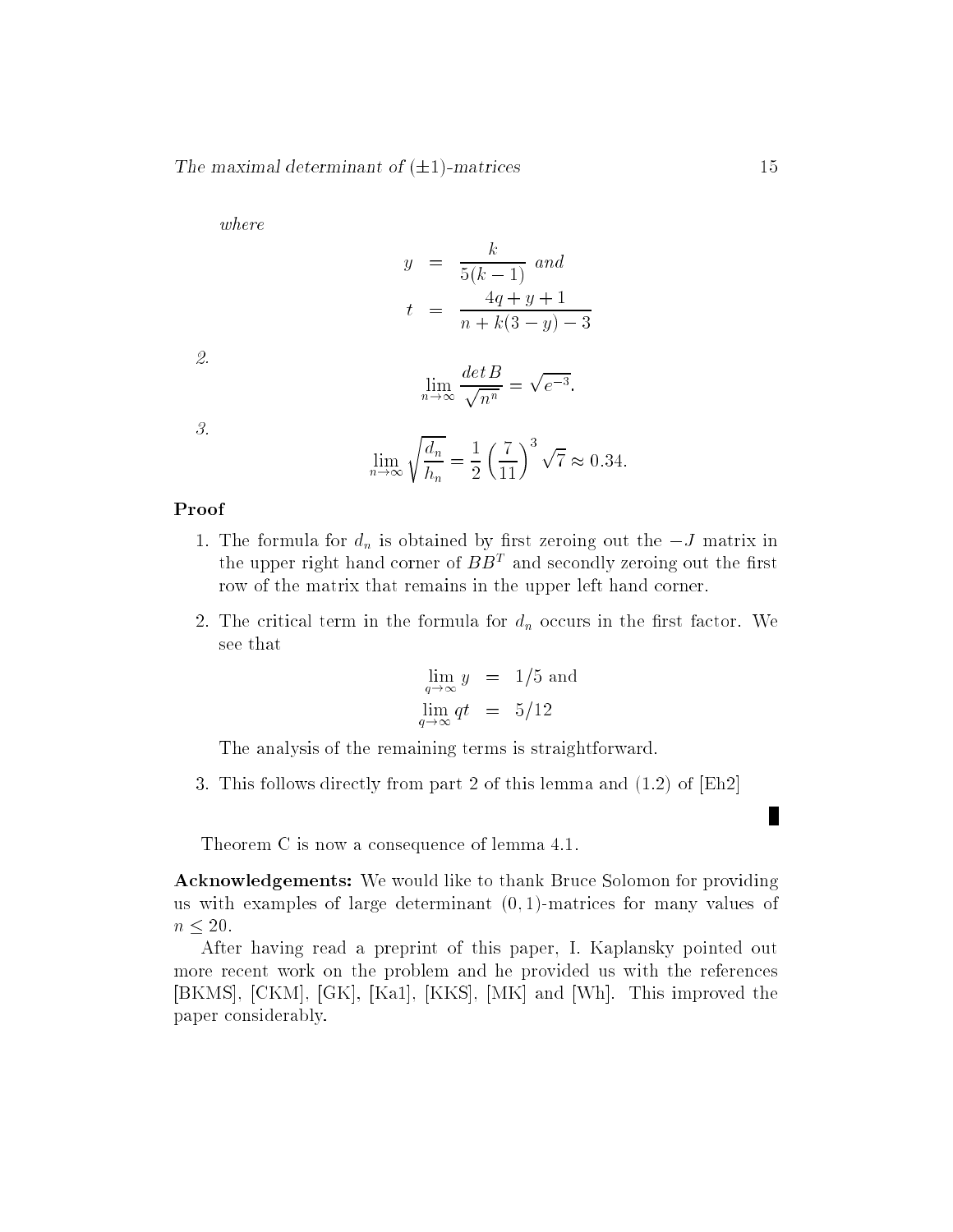## References

- [Ag] S. S. Agaian, Hadamard Matrices and Their Application, Lecture Notes in Mathematics, #1168, Springer Verlag, Berlin, 1985.
- [AK] E. F. Assmus, Jr, and J. D. Key, Designs and their codes, Cambridge Tracts in Mathematics, Vol 103, Cambridge University Press, Cambridge 1992.
- [Ba] G. Barba, Intorno al teorema di Hadamard sui determinanti a valore massimo, Giorn. Mat. Battaglia, 71 (1933), 70-86.
- [Bo] B. Bollobas, Combinatorics, Set Systems, Hypergraphs, Families of Vectors, and Combinatorial Probability, Cambridge University Press, Cambridge 1986.
- [Bre] J. Brenner, The Hadamard maximum determinant problem, Amer. *Math. Monthly*,  $79(1972)$ , 626-629.
- [Bro] A. E. Brouwer, An infinite series of symmetric designs, *Math. Zentrum* Amsterdam Report, ZW 202/83 (1983).
- [BKMS] F. Bussemaker, I. Kaplansky, B. McKay and J. Seidel, Determinants of matrices of conference type, preprint.
- [CKM] T. Chadjipantelis, C. Moyssiadis and S. Kounias, The maximum determinant of 21 - 21 (+1,-1)-matrices and D-optimal designs, Jour. Stat. Planning and Inference, 16(1987), 167-178.
- [CL] G.F. Clements and B. Lindstrom, A sequence of  $(\pm 1)$ -determinants with large values, *Proc. AMS*,  $16(1965)$ , 548-550.
- [Col] A. Colucci, Sui valore missimi dei determinanti ad elementi  $+1$  e  $-1$ , Giorn. Mat. Battaglini, 64 (1926), 217-221.
- [Co1] J. H. E. Cohn, Determinants with elements  $\pm 1$ , J. London Math. Soc., 42 (1967), 436-442.
- [Co2] J. H. E. Cohn, On determinants with elements  $\pm 1$ , II, Bull. London Math. Soc., 21 (1989), 36-42.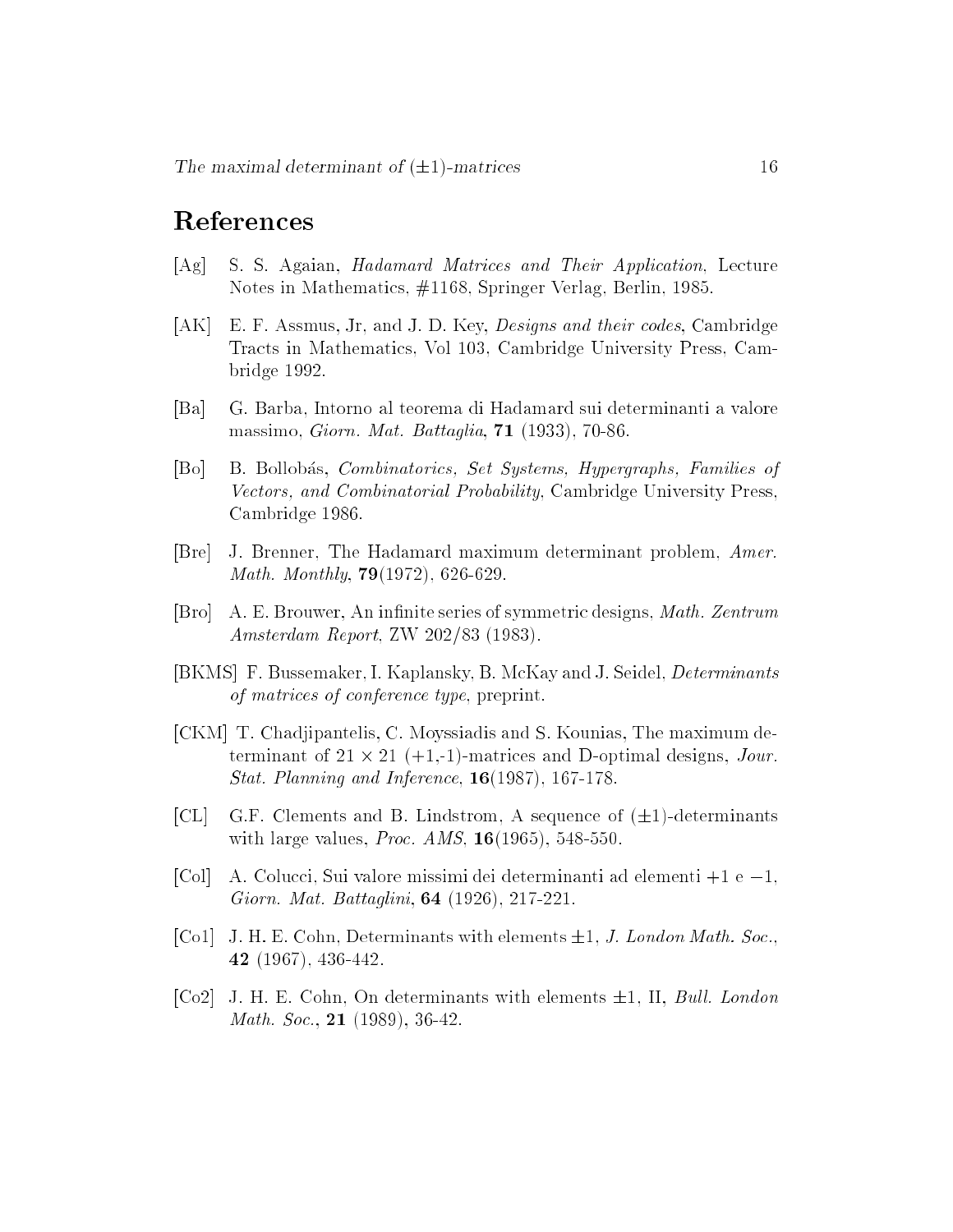- [Eh1] H. Ehlich, Determinantenabschatzungen fur binare Matrizen, Math.  $Zeitschrift, 83(1964), 123-132.$
- $[Eh2]$  H. Ehlich, Determinantenabschätzungen für binäre Matrizen mit  $n \equiv$  $3 \pmod{4}$ , *Math. Zeitschrift*, **84** (1964), 438-447.
- [GK] Z. Galil and J. Kiefer, D-optimum weighing designs, Annals of Statistics, 8, No. 6, 1980, 1293-1306.
- [Hd] J. Hadamard, Résolution d'une question relative aux déterminants, Bull. Sci. Math.,  $2(1893) 240-246$ .
- [Ka1] I. Kaplansky, A theorem on doubling quadratic forms and a theorem of Ehlich, preprint.
- [Ka2] I. Kaplansky, private communication.
- [KKS] C. Koukouvinos, S. Kounias and J. Seberry, Supplementary difference sets and optimal designs, *Discrete Mathematics*, **88**(1991), 49-58.
- [vLW] J.H. van Lint and R.M. Wilson, A Course in Combinatorics, Cambridge University Press, 1992.
- [MK] C. Moyssiadis and S. Kounias, The exact D-optimal first order saturated design with 17 observations, *Jour. Stat. Planning and Inference*, 7(1982), 13-27.
- [Po] T. Popoviciu, Remarques sur le maximum d'un determinant dont tous les éléments sont non-négatifs, Soc. Sci. de Cluj,  $8(1937)$ , 572-582.
- [Sol] B. Solomon, private communication.
- [SS] K. Shah and B. Sinha, *Theory of Optimal Designs*, Lect. Not. in Stat. v54, Springer Verlag, 1989.
- [SY] J.R. Seberry and M. Yamada, Hadamard matrices, sequences, and block designs, in *Contemporary Design Theory - A Collection of Sur*veys (J.H. Dinitz and D.R. Stinson, eds.), Wiley.